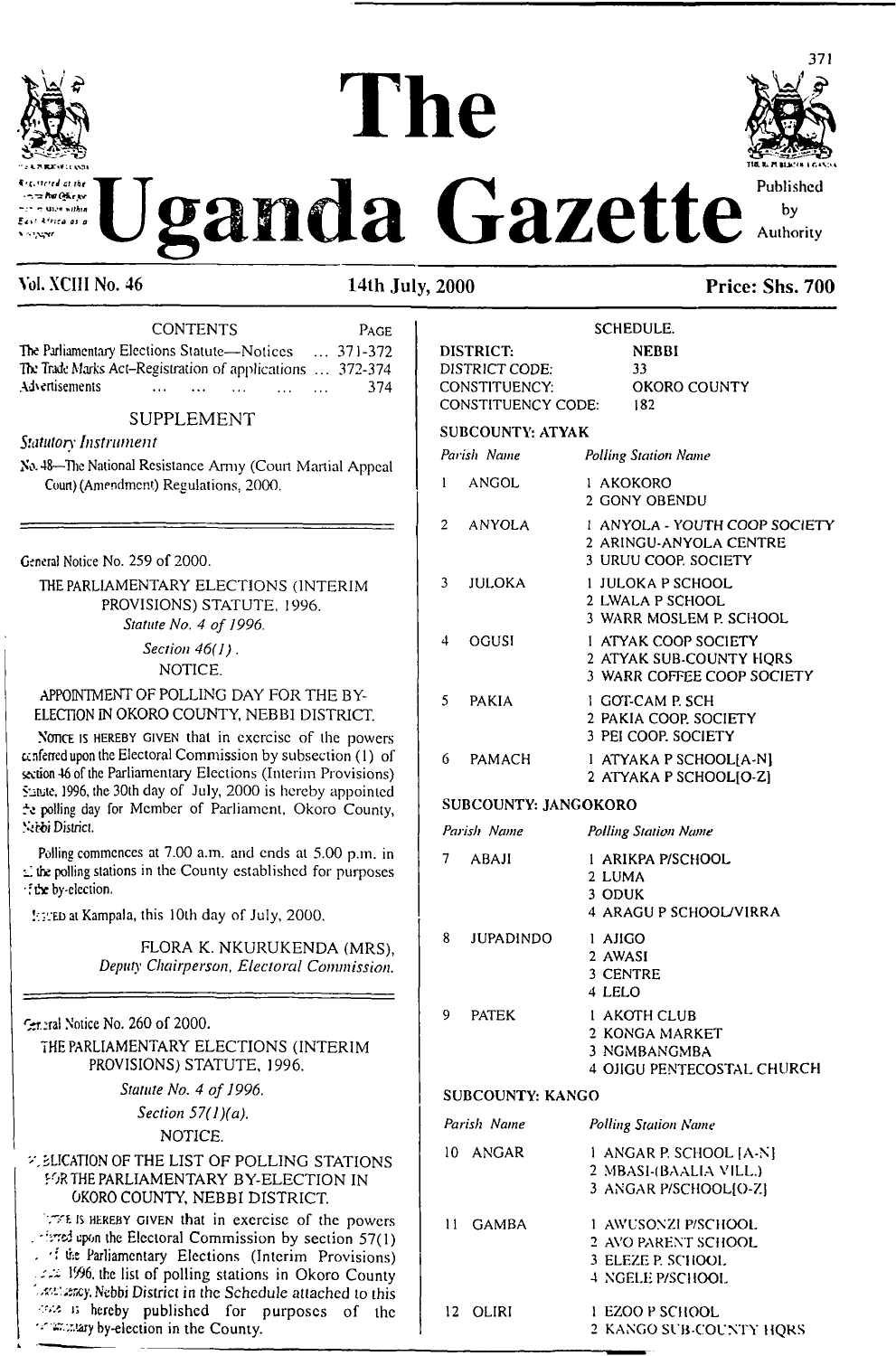| 13 OMUAI                     | 1 OMUA COOP, SOCIETY<br>2 OMUA P. SCHOOL I                                                                                                                               |
|------------------------------|--------------------------------------------------------------------------------------------------------------------------------------------------------------------------|
| 14 PADUBA                    | 3 OMUA P. SCHOOL II<br>1 KANGO P/SCHOOL<br>2 NYANGO PR SCH                                                                                                               |
|                              | 3 ZAMBA VILL/ALUBE PRI/SCHOOL                                                                                                                                            |
| 15 PASAI                     | 1 GAMBA P/SCHOOL<br>2 PASAI P. SCHOOL                                                                                                                                    |
| <b>SUBCOUNTY: NYAPEA</b>     |                                                                                                                                                                          |
| Parish Name                  | <b>Polling Station Name</b>                                                                                                                                              |
| 16 ABEJU                     | 1 ATHELE<br>2 GUNA<br>3 NYATONZI                                                                                                                                         |
| 17 ABIRA                     | 1 ATYENDA EAST<br>2 PATEK-PADUK MARKET (A-N)<br>3 ZUMBU TRADING CENTRE<br>4 PATEK PADUK MARKET (O-Z)                                                                     |
| 18 OYEYO                     | 1 NUMBER TANO<br>2 NYAPEA BOYS P. SCHOOL<br>3 TUNG DYIANG                                                                                                                |
| 19 PALEY                     | <b>I AJEIP SCHOOL</b><br>2 TENGO MARKET<br>3 YUGU P. SCHOOL<br>4 ZUMBU LOWER P. SCHOOL                                                                                   |
| <b>SUBCOUNTY: PAIDHA T.B</b> |                                                                                                                                                                          |
| Parish Name                  | <b>Polling Station Name</b>                                                                                                                                              |
| 20 CENTRAL                   | I BAR-OKORO<br>2 NYONDO/ANDIKA CLUB (A-N)<br>3 PAIDHA POLICE STATION [A-N]<br>4 NYONDO/ANDIKA CLUBIO-Z]<br>5 BAR-OKORO [KOLOLOAW]NJIRI]<br>6 PAIDHA POLICE STATION [O-Z] |
| 21 DWONGA                    | <b>1 KAYA COOP SOCIETY</b><br>2 MADARASA PAIDA MOSLEM                                                                                                                    |
| 22 OMUA II                   | 1 CANA PRIMARY SCHOOL<br>2 NGUTHE P/SCHOOL I<br>3 NGUTHE P. SCHOOL II                                                                                                    |
| 23 OTURGANG                  | I BAR (JUPATHOMBO)<br>2 OTURGANG SEC SCHOOL                                                                                                                              |
| 24 CHANA                     | <b>I JUPUMWOCO P SCHOOL</b><br>2 ONDWONG                                                                                                                                 |
| 25 THANGA                    | 1 AYUDA COOP SOCIETY<br>2 THANGA TRADING CENTRE                                                                                                                          |
| 26 KAYA                      | 1 KAYA P/SCHOOL<br>2 PAKOLO                                                                                                                                              |
| 27 PAKADHA                   | <b>J JUPUJURU GROUND</b><br>$2$ MUZII<br>3 PAKADHA P/SCHOOL                                                                                                              |
| 28 PAMITU                    | 1 AMWONYO<br>2 ANDHI<br>3 ASINA P/SCHOOL                                                                                                                                 |
| 29 OTHEKO                    | I AVONO CENTRAL[A-N]<br>2 OTHEKO P/SCHOOL[A-N]<br>3 AVONO CENTRAL[O-Z]<br>4 OTHEKO P/SCHOOL[O-Z]                                                                         |
| <b>SUBCOUNTY: ZEU</b>        |                                                                                                                                                                          |
| Parish Name                  | Polling Station Name                                                                                                                                                     |
| 30 ABANGA                    | 1 ABANGA FARM                                                                                                                                                            |
| 31 AYAKA                     | 1 ARAA P SCHOOL<br>2 AYAKA P SCHOOL                                                                                                                                      |
| 32 JUPAMATHO                 | 1 ADUSI P/SCHOOL<br>2 ADHINGI PRIMARY SCHOOL (A-N)<br>3 ADHINGI P/SCHOOL[O-Z]                                                                                            |

|     | 33 LENDU | OGALO<br>2 PALWO P. SCHOOL (A-N)<br>3 PALWO P/SCHOOL[0-2]    |
|-----|----------|--------------------------------------------------------------|
|     | 34 OMOYO | I NGUME P/SCHOOL<br>2 SONGOLI CHAPEL<br>3 ZEU SUB-DISPENSARY |
| 35. | PAGEI    | ANGIA CLUB<br>2 PAGEI P/SCHOOL B<br>3. PAGEI P/SCHOOL A      |
| 36  | PAPOGA   | PAPOGA P. SCHOOL<br>2 ZALE TRADING CENTRE<br>3. ZEU P/SCHOOL |

Issued at Kampala, this <sup>I</sup> Oth day of July, 2000.

FLORA K. NKURUKENDA (MRS/. *Deputy Chairperson, Electoral Commission.*

General Notice No. 261 of 2000. THE TRADE MARKS ACT

#### (Cap. 83). NOTICE.

NOTICE IS HEREBY GIVEN that any person who has grounds to oppose the registration of any of the marks advertised herein may within sixty days from the date of this *Gazette,* lodge a Notice of opposition on Trade Mark Form No. <sup>6</sup> together with a fee of Shs. 4000 in case of National applicants or USS 250 in case of Foreign applicants. The period of lodging Notice of opposition may be extended in suitable cases by the Registrar as he thinks fit upon such terms as he may direct. Fonna) opposition should not be lodged until after reasonable notice has been given by letter to the applicant so that he may have an opportunity to withdraw his application before the expense of opposition proceedings is incurred. Failure to give such notice will be taken into account in considering any application by the opponent for an order for costs if the opposition is uncontested by the applicant. Representations of the marks herein advertised can be inspected at the office of the Registrar *of* Trade Marks. Parliamentary Buildings, P.O. Box 7151, Kampala.

(21) Application No. 23318 in Part "A". (52) Class I.





(54)



(53)

(59)

- (64)
- (57) *Nature of goods—* Chemicals for use in industry and science; chemical products for use in industry and' or for use in manufacturing processes; artificial and synthetic resins; moulding compounds; polymers for use in industry; plastics for industrial use: preparations, fluids and oils for machining and or metal working operations; coolants: solvents: hydraulic fluid; transmission fluid; brake fluid; antifreezing and de-icing preparations.
- (73) *Name ofapplicant—* Jade Global UK Limited.
- (77) *Address—* 14 WHlowmead Close, Ealing. London. W5 1PT, England.
- (74) C/o M/s. Sengendo & Co. Advocates, P.O. Box 6914. Kampala.
- (22) *Date offiling application—* 24th May. 2000.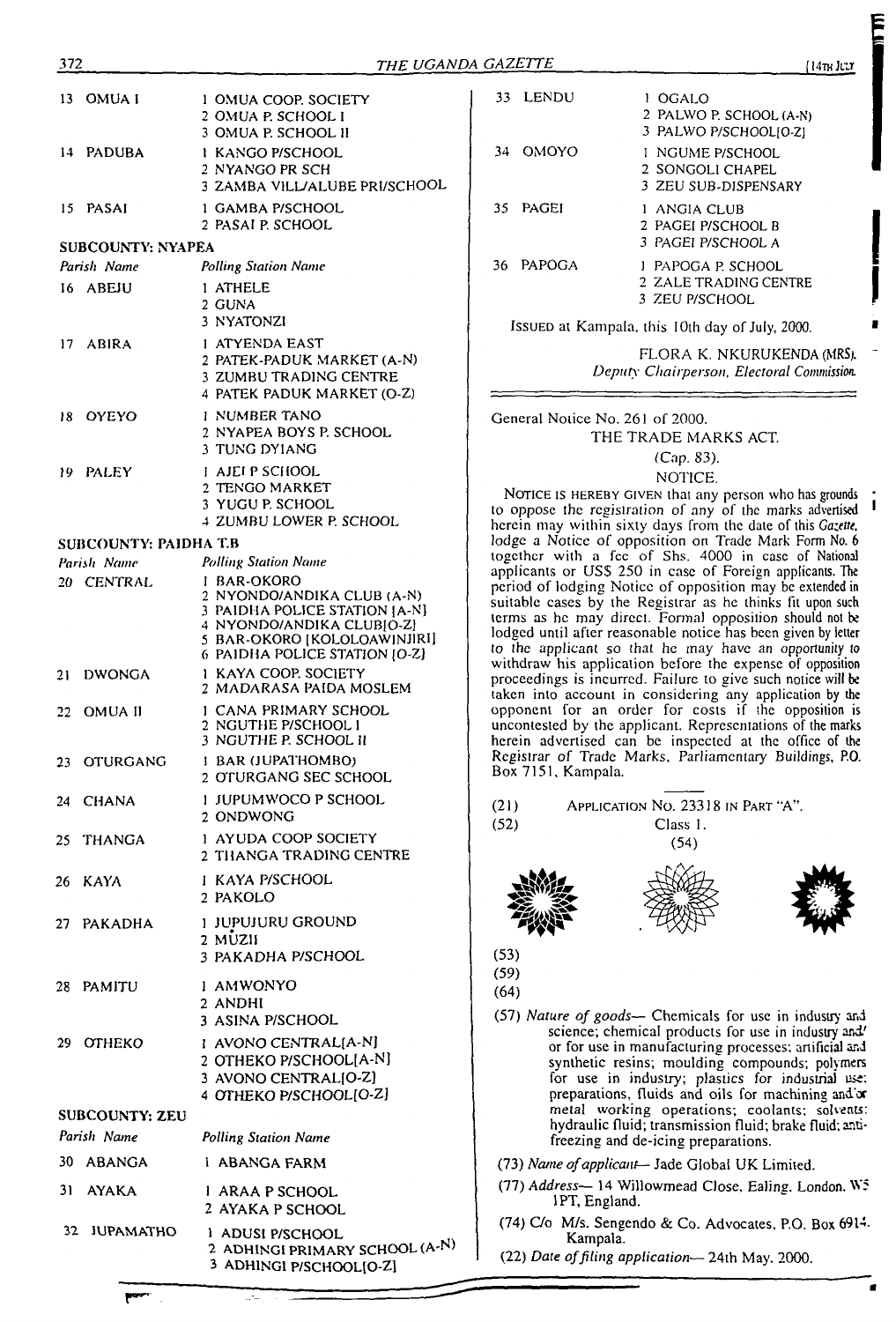(64)

<sup>v</sup>21) Application No. 23313 in Part "A". (52) Class 17. (54)







- <sup>1</sup>53)
- (59)
- ♦64)
- 
- p?) *Nature of goods—* Packing and insulating material; non-metallic hoses and pipes; insulating oils; semiprocessed plastics products; plastics film other than for wrapping; fibres of plastic not for textile use; carbon fibres not for textile use; carbon fibre reinforced plastics; carbon fibre reinforced resins.
- (73) *Name ofapplicant—* Jade Global UK Limited.
- (77)*Address—* 14 Willowmead Close, Ealing, London, W5 1PT, England.
- (74) C/o M/s. Sengendo & Co. Advocates, P.O. Box 6914, Kampala.
- (22) *Dale offiling application—* 24lh May, 2000.
- (21) Application No. 23314 in Part "A".
- 
- . (52) Class 11. *<sup>I</sup>* (54)





- •53)
- زنژه 54)
- •57/ *Nature of goods—* Installations and apparatus for lighting, heating, cooking, refrigerating, drying, ventilating, air conditioning, water supply, sanitary purposes, gas separation, gas storage, waste destruction or disposal; electric bulbs, lamps and discharge tubes; heat pumps; anti-dazzle devices for motor vehicles; air freshening apparatus for motor vehicles and boats.
- *Name ofapplicant—lade* Global UK Limited.
- *Address—* 14 Willowmead Close, Ealing, London, W5 1PT, England.
- $\sim$ C/o M/s. Sengendo & Co. Advocates, P.O. Box 6914, Kampala.
- *T.t Date offiling application—* 24th May, 2000.







- (57) *Nature ofgoods—* Clothing, footwear, headgear.
- (73) *Name ofapplicant—* Jade Global UK Limited.
- (77) *Address—* 14 Willowmead Close, Ealing, London, W5 1PT, England.
- (74) C/o M/s. Scngendo & Co. Advocates. P.O. Box 6914, Kampala.
- (22) *Date offiling application—* 24th May, 2000.
- (21) Application No. 23316 in Part "A". (52) Class 6.

(54)





- (53)
- (59)
- (64)
- (57) *Nature ofgoods—* Aluminium; containers of metal for chemicals, compressed gases and liquids; metal pipes; metal valves not being parts of machines keyrings; array frames for light collecting panels.
- (73) *Name ofapplicant—* Jade Global UK Limited.
- (77) *Address—* 14 Willowmead Close, Ealing. London. W5 <sup>1</sup> PT, England.
- (74) C/o M/s. Sengendo & Co. Advocates, P.O. Box 6914, Kampala.
- (22) *Date offiling application—* 24th May, 2000.

(21) Application No. 23317 in Part "A".

(52) Class 4. (54)







- (53)
- (59)
- (64)
- (57) *Nature of goods—* Industrial oils and greases: dust absorbing, wetting and binding compositions: fuels; illuminants; non-chemical additives for oils and fuels; lubricants; lubrication greases; cutting oils; engine oils; gear oils; hydraulic oils; waxes; petroleum jelly for industrial purposes.
- (73) *Name ofapplicant—* Jade Global UK Limited.
- (77) *Address—* 14 Willowmead Close. Ealing. London. W5 <sup>1</sup> PT, England.
- (74) C/o M/s. Scngendo & Co. Advocates, P.O. Box 6914, Kampala.

(22) *Date offiling application—* 24th May. 2000.